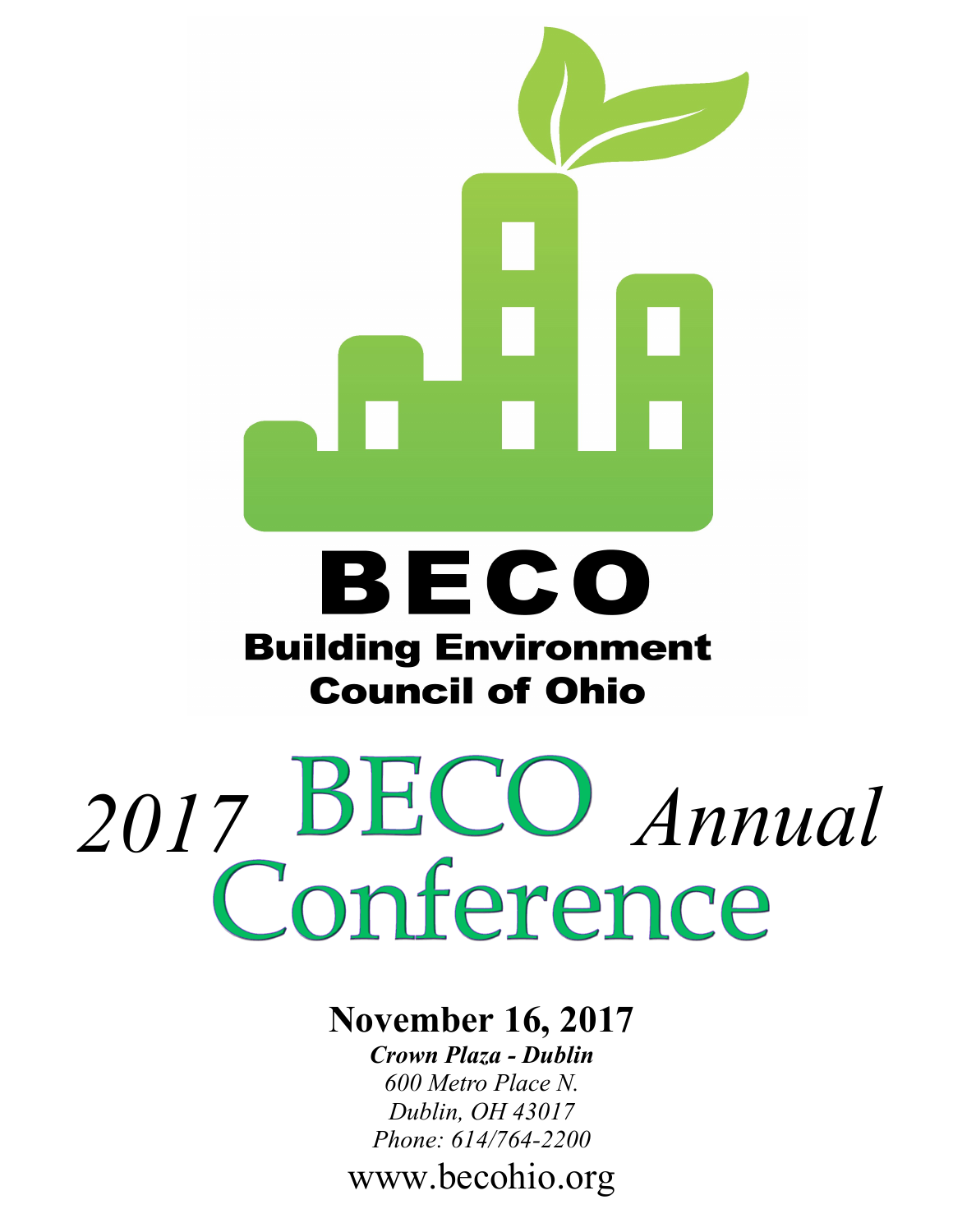# Conference Agenda

#### **Thursday, November 16, 2017 (8:00am - 4:00pm)**

- **8:00 - 8:30 am** Conference Registration/Continental Breakfast BECO Business Meeting Opening Remarks
- **8:30 - 10:00 am ODH Asbestos Program Merging into OEPA\*** *Mark Needham, Asbestos Program Supervisor-Ohio Department of Health Josh Koch, Program Specialist-Ohio Department of Health Jim Kavalec, Compliance & Enforcement Manager-Ohio Environmental Protection Agency*
- **10:00 - 10:15 am BREAK/EXHIBITS**
- **10:15 - 11:00 am Silica Current Regulations and Health and Safety Issues**  *Dianne Grote-Adams, SafeX*
- **11:00 - 11:45pm Lead Update from ODH**
- **11:45 - 12:45pm LUNCH - Adams Room 50/50 Raffle**
- **12:45 - 1:30pm Radon Update from ODH** *Shamus Estep, ODH*
- **1:30 – 2:00pm OSHA Demolition Requirements** *Melissa Linton, OSHA*
- **2:00 – 2:15pm BREAK/EXHIBITS**
- **2:15 – 4:00pm State Regulatory Panel Question and Answer Session** *(Mark Needham, ODH; Frederick Jones, OEPA; Jim Kavalec, OEPA; Sarah Gostomsky, RAPCA, Shamus Estep, ODH)*

**4:00 pm Adjourn**

**\***The Asbestos Program at the Ohio Department of Health (ODH) is moving to the Ohio Environmental Protection Agency (OEPA). Beginning January 1, OEPA will be responsible for implementing all aspects of the program including licensing, certification, and training course management. The project notifications from both ODH & OEPA will be combined as well as the inspections that OEPA will conduct.

New combined notification form

- Combined inspections
- Schedule for using new forms & where to submit them

New software & release schedule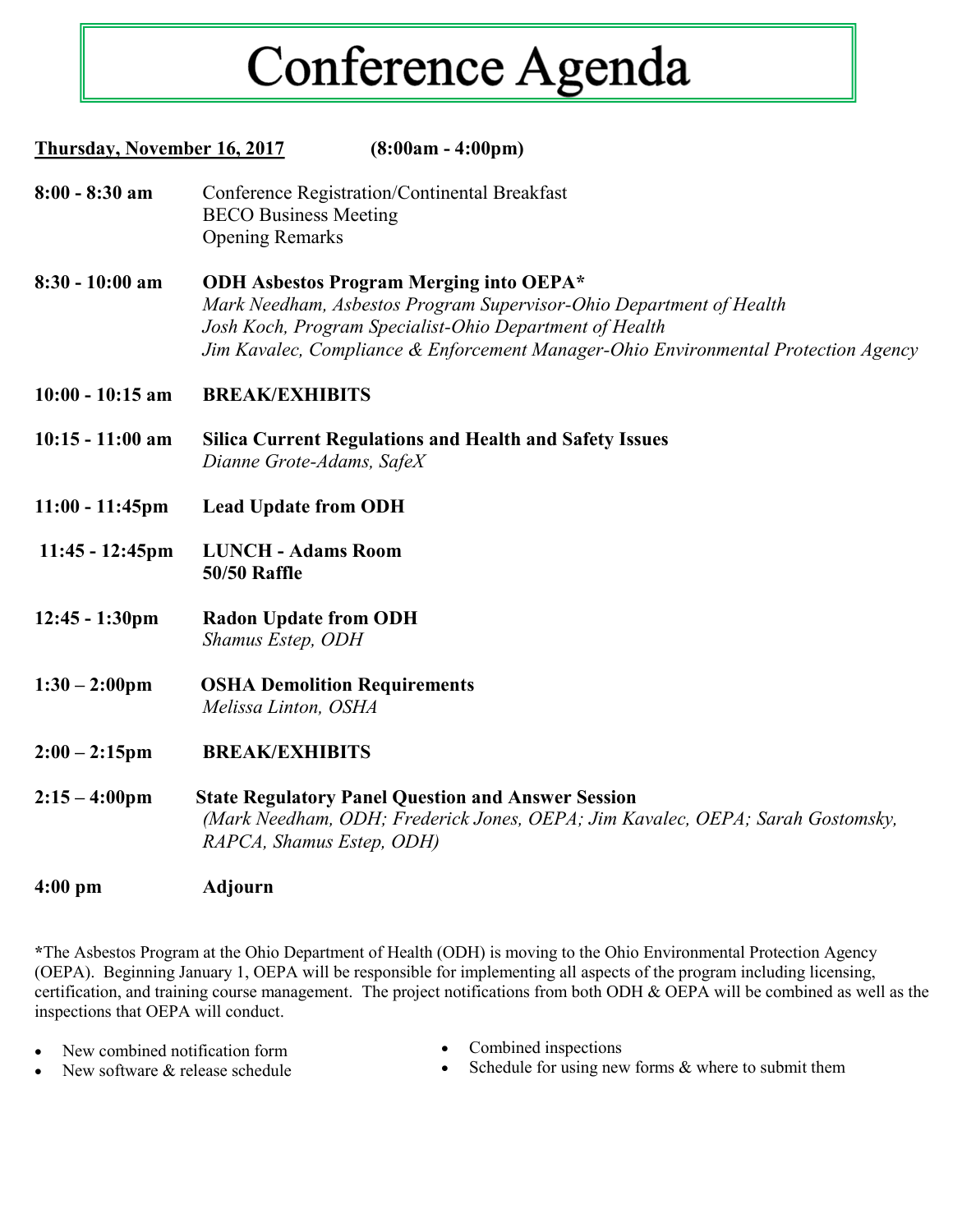#### **BECO Annual Conference November 16, 2017 (8:00am - 4:00pm)**

## **Exhibitor & Sponsor Information**

**Cost to exhibit at the BECO Conference is \$175 for Non-Members**. This fee includes one (1) 6 foot table and two (2) chairs, your company's name listed as an exhibitor in the conference booklet, and a copy of BECO Conference Attendees' contact information (conference registration required if attending).

**Special offer for BECO Members:** BECO members are invited to advertise their businesses at this year's conference for only **\$75**. Members will receive a 6 foot skirted table to highlight their businesses.

> *Levels of Sponsorship* **Platinum = \$750 Gold = \$500 Silver = \$250**

**Be a Platinum Sponsor** at the BECO Conference and receive a 6 foot skirted table, two (2) chairs, your company's name listed as a Platinum Sponsor in the conference booklet, a copy of all BECO Conference Attendees' contact information, a sign with your company's name & logo at the sponsored event (i.e. conference luncheon), meals for two company representatives, a full page ad in the Conference Booklet, and a 10 minute luncheon presentation.

**Be a Gold Sponsor** at the BECO Conference and receive a 6 foot skirted table, two (2) chairs, your company's name listed as a Gold Sponsor in the conference booklet, a copy of all BECO Conference Attendees' contact information, a sign with your company's name & logo at the sponsored event (i.e. conference reception or breakfast), meals for one company representatives and a half page ad in the Conference Booklet and a 5 minute luncheon presentation.

**Be a Silver Sponsor** at the BECO Conference and receive a 6 foot skirted table, two (2) chairs, your company's name listed as a Silver Sponsor in the conference booklet, a copy of all BECO Conference Attendees' contact information, a sign with your company's name & logo at the sponsored event (conference break), meals for one company representative and a business card size ad in the Conference Booklet.

## **Hotel Information**

A block of rooms has been reserved at the **Crown Plaza - Dublin 600 Metro Place N. Dublin, OH 43017**. Contact the hotel to make your reservation by October 16, 2017 at 614/764- 2200 and identify yourself as being with the Building Environment Council of Ohio (BECO) for a single or double rate of **\$99**, plus tax.

**Certificates of Attendance will be provided for self-reporting CEU's.**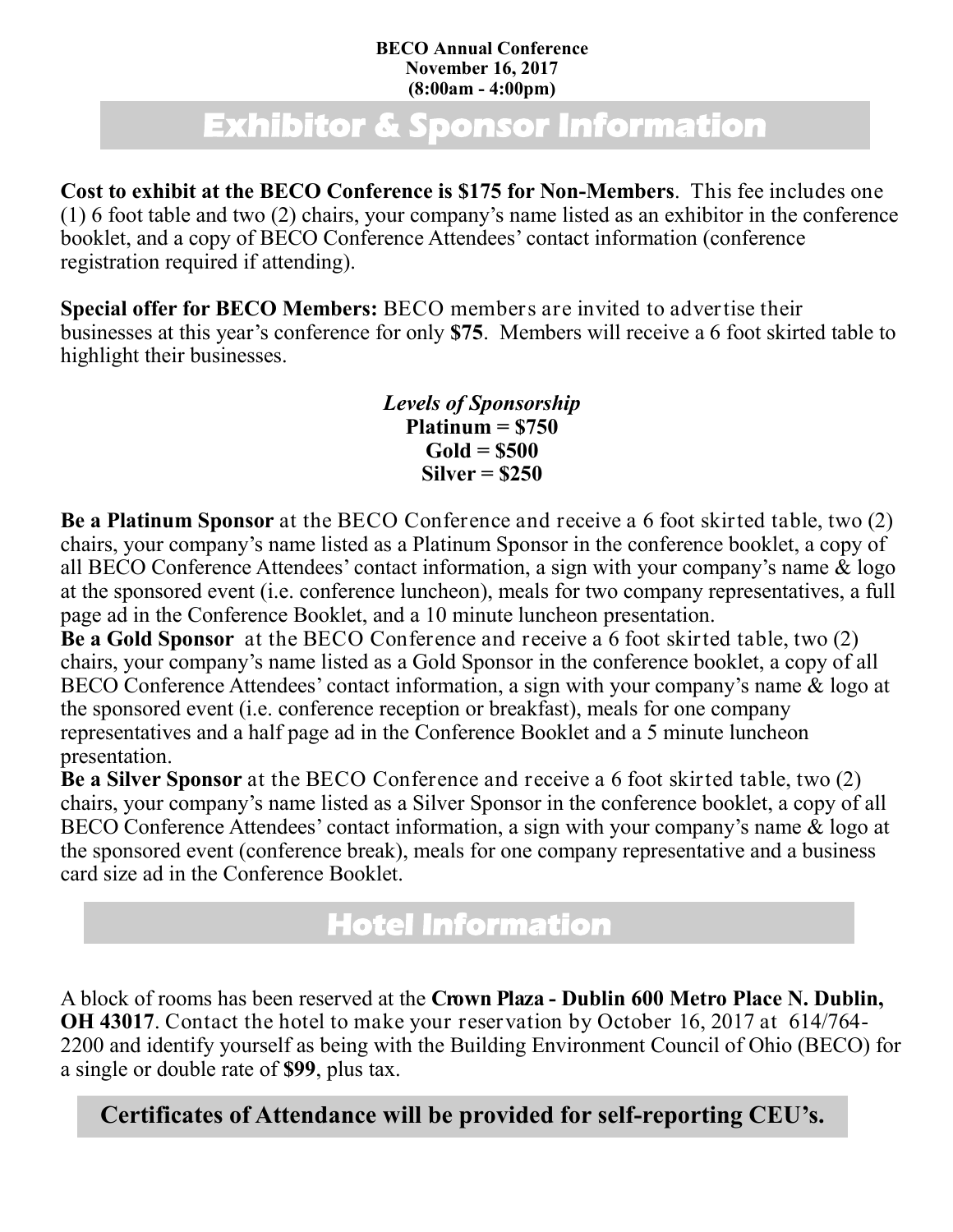#### **REGISTRATION FORM Building Environment Council of Ohio, Inc. 2017 Annual Conference November 16, 2017 (8:00am - 4:00pm) Crown Plaza, Dublin, OH**

Please use a separate form for each person attending from your firm or organization. Refer to the Conference Brochure for hotel information, registration procedures, deadlines and other important details. For more information contact BECO at **614-784-9772**.

| <b>Please Print or Type:</b>                                                                                                                                                                                                   |                                                                       |                             |                |
|--------------------------------------------------------------------------------------------------------------------------------------------------------------------------------------------------------------------------------|-----------------------------------------------------------------------|-----------------------------|----------------|
| Name: Name and the set of the set of the set of the set of the set of the set of the set of the set of the set of the set of the set of the set of the set of the set of the set of the set of the set of the set of the set o |                                                                       |                             |                |
|                                                                                                                                                                                                                                |                                                                       |                             |                |
| Mailing Address: 1988 and 2008 and 2008 and 2008 and 2008 and 2008 and 2008 and 2008 and 2008 and 2008 and 200                                                                                                                 |                                                                       |                             |                |
| City/State/Zip: The City State of the City State of the City State of the City State of the City State of the City State of the City State of the City State of the City State of the City State of the City State of the City |                                                                       |                             |                |
|                                                                                                                                                                                                                                |                                                                       |                             |                |
|                                                                                                                                                                                                                                |                                                                       |                             |                |
| <b>2017 Annual Conference Seminar</b><br><b>Conference Package</b><br>(Includes all breaks and lunch)                                                                                                                          | <b>BECO Members</b><br>\$145                                          | <b>Non-Members</b><br>\$250 |                |
| Do you have any special dietary needs? Vegetarian Diabetic Cluten Free                                                                                                                                                         |                                                                       |                             |                |
|                                                                                                                                                                                                                                | Certificates of Attendance will be provided for self-reporting CEU's. |                             |                |
| <b>Sponsorship Opportunity</b> (Conference Registration fee is separate from Exhibit/Sponsor fee)                                                                                                                              |                                                                       |                             |                |
| I plan to utilize a Display Table (6' table w/ chair) 575 (BECO Member) 5175 (Non-Member)                                                                                                                                      |                                                                       |                             |                |
| I want to sponsor an event.                                                                                                                                                                                                    | \$250 Silver \$500 Gold                                               |                             | \$750 Platinum |
|                                                                                                                                                                                                                                |                                                                       | \$                          |                |

Please make checks payable to the *Building Environment Council of Ohio* and mail to: 3757 Indianola Ave., Columbus, OH 43214. Purchase orders will be accepted in lieu of a check. For more information telephone: 614.784.9772 or fax: 614.784.9771 or email back to staff@pacainc.com

Telephone, fax and email registrations accompanied with a purchase order number will be accepted. Payment or purchase order must accompany both pre-registration and on-site registration. BECO corporate members may send any number of employees at the member rate. Sorry we cannot accept credit cards.

**DEADLINE TO REGISTER Monday, November 6, 2017**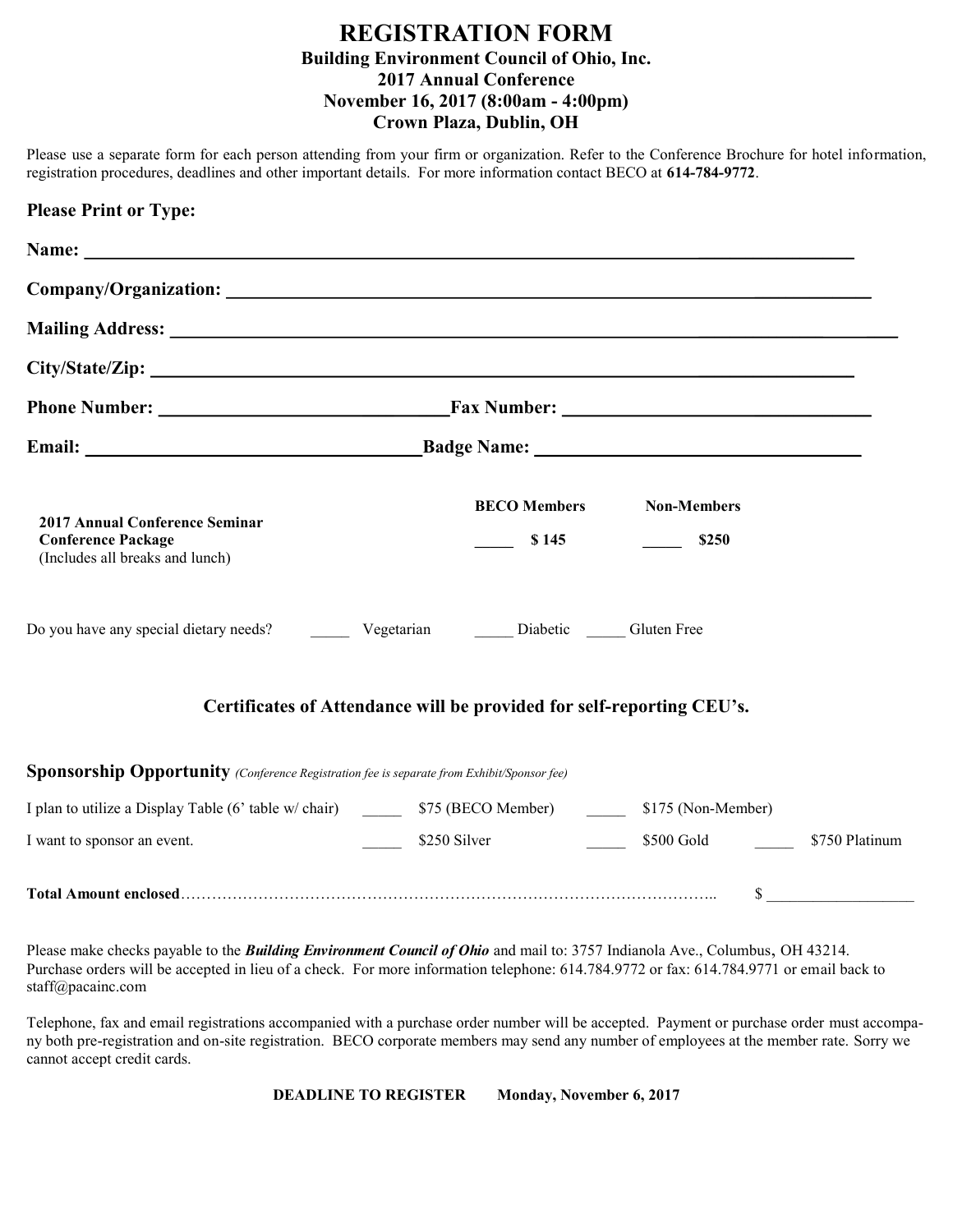

**3757 Indianola Ave. Columbus, OH 43214**

## **Membership Application**

| (Please print or type) | Date: __________________________ |                                              |
|------------------------|----------------------------------|----------------------------------------------|
|                        |                                  |                                              |
|                        |                                  |                                              |
|                        |                                  | State: _________ Zip: ______________________ |
|                        |                                  |                                              |
| Website:               |                                  |                                              |

Please mail all newsletters and conference information to the address above. (If you do not place a check here, your BECO mailings will come to you via e-mail).

#### **Membership Type (please select one):**

[ ] Individual Membership (\$85.00) – single member listed

[] Corporate Membership (\$195.00) – up to 5 members listed

### **Representative(s) – please indicate the primary contact and any representatives to be listed:**

#### **Primary Contact:**

| Name:                  | Email:              |  |
|------------------------|---------------------|--|
| <b>ITEM</b>            | <b>AMOUNT</b>       |  |
| <b>Membership Dues</b> |                     |  |
|                        | (Enter amount here) |  |

Please make checks payable to the **Building Environment Council of Ohio** and remit to: